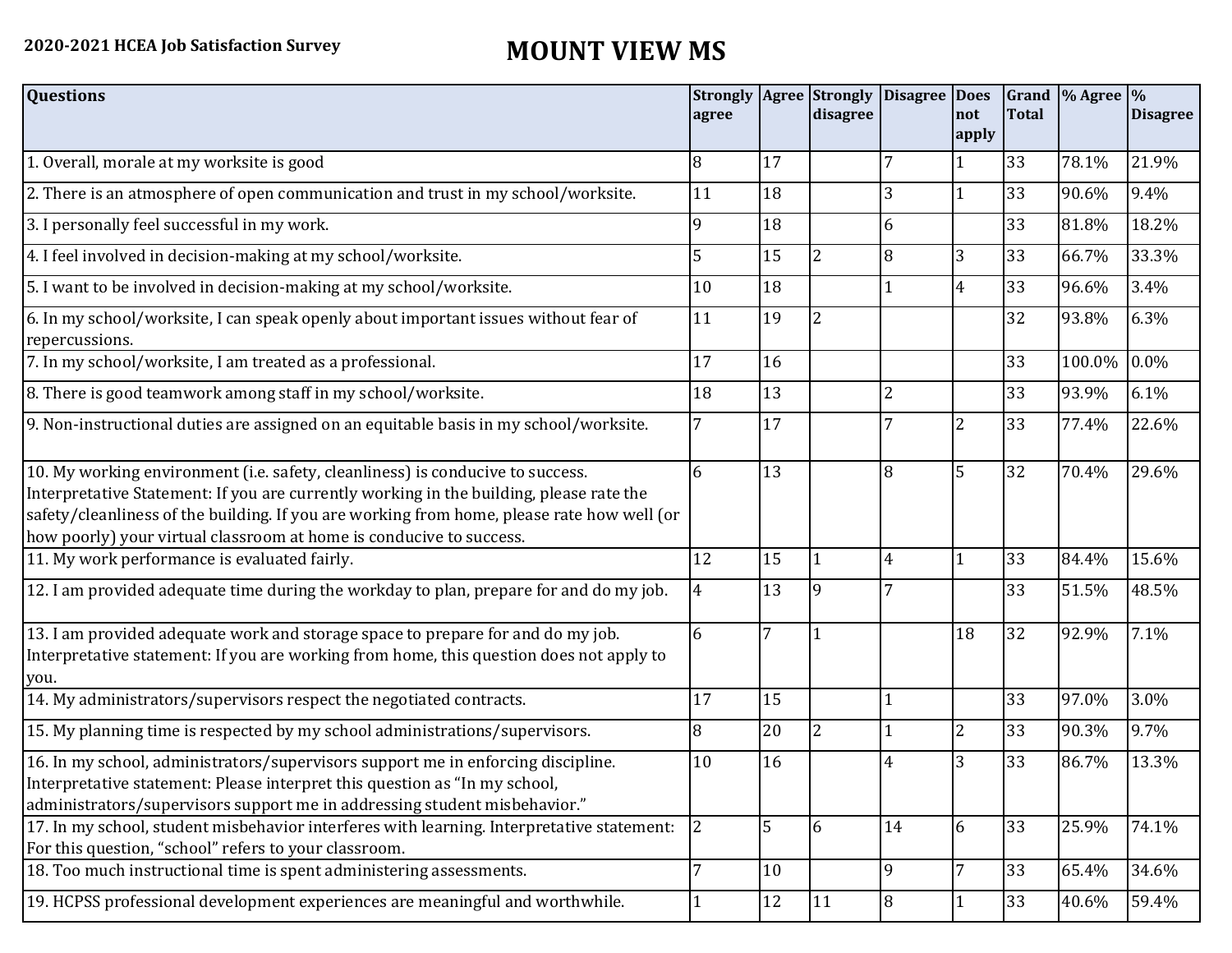## **2020-2021 HCEA Job Satisfaction Survey MOUNT VIEW MS**

| 20. Increased workload has contributed to a decline in my morale.                                                                                          | 14             | 12             | 1              | 5  |                | 33 | 81.3%  | 18.8%   |
|------------------------------------------------------------------------------------------------------------------------------------------------------------|----------------|----------------|----------------|----|----------------|----|--------|---------|
| 21. I am paid fairly.                                                                                                                                      | 2              | 8              | 11             | 12 |                | 33 | 30.3%  | 69.7%   |
| 22. I have confidence in the leadership exhibited by the HCPSS Superintendent.                                                                             | 4              | 18             | $\overline{2}$ | 8  |                | 33 | 68.8%  | 31.3%   |
| 23. I have confidence in the leadership exhibited by the Howard County Board of<br>Education.                                                              | 2              | 11             | $\overline{2}$ | 18 |                | 33 | 39.4%  | 60.6%   |
| 24. I have confidence in the leadership exhibited by the Howard County Education<br>Association (HCEA).                                                    | 8              | 19             |                | 5  |                | 33 | 84.4%  | 15.6%   |
| 25. I feel that HCPSS offers me the possibility of advancing professionally in the field of<br>education.                                                  | 7              | 16             |                | 5  | 3              | 32 | 79.3%  | 20.7%   |
| 26. In my position, I receive appropriate and adequate support and training.                                                                               | 4              | 21             | 1              | 7  |                | 33 | 75.8%  | 24.2%   |
| 27. During this current school year, I have experienced harassing behavior from<br>colleagues.                                                             |                | 1              | 20             | 9  | 3              | 33 | 3.3%   | 96.7%   |
| 28. During this current school year, I have experienced harassing behavior from<br>administrators/supervisors.                                             |                |                | 20             | 10 | 3              | 33 | 0.0%   | 100.0%  |
| 29. During this current school year, I have experienced harassing behavior from parents.                                                                   |                | 7              | 11             | 11 | 3              | 33 | 26.7%  | 73.3%   |
| 30. At my school I spend most of my PIP time on non-instructional activities.                                                                              | $\overline{2}$ | $\overline{4}$ | $\mathbf{1}$   | 16 | 9              | 32 | 26.1%  | 73.9%   |
| 31. At my school our administrator includes time during PIP for teacher-initiated<br>collaboration.                                                        | 3              | 20             |                |    | 10             | 33 | 100.0% | $0.0\%$ |
| 32. In my school, I spend too much time in meetings.                                                                                                       | 4              | 16             |                | 11 | $\overline{2}$ | 33 | 64.5%  | 35.5%   |
| 33. In my school, there is adequate support for special education students.                                                                                | 7              | 13             | $\overline{2}$ | 10 |                | 33 | 62.5%  | 37.5%   |
| 34. My administrator/supervisor provides people working from home with flexibility in<br>their workday.                                                    | 8              | 19             | 2              | 4  |                | 33 | 81.8%  | 18.2%   |
| 35. My administrator/supervisor has reasonable expectations of workload for staff while<br>in virtual learning.                                            | 9              | 19             |                | 5  |                | 33 | 84.8%  | 15.2%   |
| 36. Students have adequate technology and tools (hardware/software/connectivity) to<br>participate in virtual learning.                                    | 8              | 19             |                | 4  | $\overline{2}$ | 33 | 87.1%  | 12.9%   |
| 37. Staff have adequate technology hardware (e.g. computers, document cameras, other<br>technology hardware) to meet the requirements of virtual learning. | $\overline{4}$ | 14             | 5              | 9  |                | 33 | 56.3%  | 43.8%   |
| 38. HCPSS has provided the software I need to do my job and collaborate with colleagues. 8                                                                 |                | 22             |                | 2  |                | 33 | 93.8%  | 6.3%    |
| 39. The software and online services provided by HCPSS to do my job are difficult and/or<br>time-consuming to use.                                         | $\overline{5}$ | 10             | 3              | 12 | 3              | 33 | 50.0%  | 50.0%   |
| 40. In my class, I feel that students are engaged in virtual learning                                                                                      | 3              | 17             |                | 9  | 3              | 33 | 66.7%  | 33.3%   |